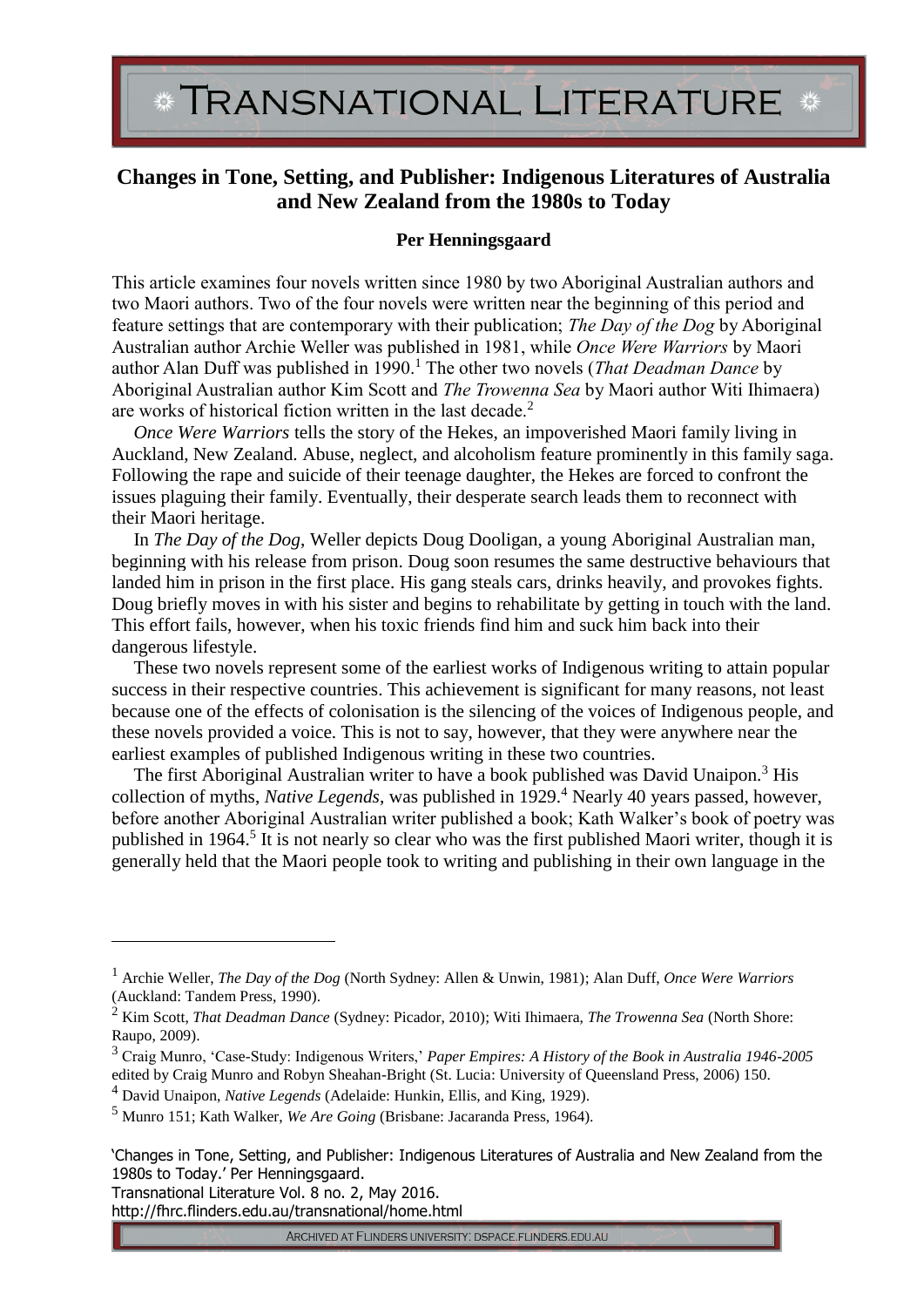mid-nineteenth century, which is a development unparalleled in Australia.<sup>6</sup> But otherwise, as Anita Heiss writes in her seminal book on the subject, *Dhuuluu-Yala – To Talk Straight: Publishing Indigenous Literature*, 'The publishing success of Maori writers and their history of publication ... is very much comparable to that of Aboriginal Australia.<sup>'7</sup> For example, much like Aboriginal Australian writers, 'publications by Maori [writers] ... only gained momentum ... in the 1960s.' 8

As for novels by Indigenous writers, which are the subject of this article, the first novel by an Aboriginal Australian writer did not appear for more than another decade; Monica Clare's *Karobran* was published in 1978.<sup>9</sup> Similarly, Maori writer Ihimaera's first novel, *Tangi*, was published in 1973.<sup>10</sup>

So, while *The Day of the Dog* and *Once Were Warriors* were published approximately 20 years after Indigenous writing in this part of the world first gained some publishing momentum, they played an important role in making the field more popular than it had previously been. The Indigenous authors of these two novels were instrumental in establishing a new, provocative genre of literature. Robyn Bargh, publisher at Huia Publishers in Wellington, confirms this observation: 'In the 1990s Maori literature came into its own.' <sup>11</sup> Much the same observation could be made about Aboriginal Australian literature, though perhaps this date would be pushed back to the 1980s when *The Day of the Dog* was published. Weller's and Duff's books paved the way for future Indigenous authors. These early works perform a poignant social commentary by chronicling the fallout of colonisation and their characters' attempts to reclaim some form of cultural pride.

The other two novels, Scott's *That Deadman Dance* and Ihimaera's *The Trowenna Sea*, represent a more recent (and remarkably different) type of Indigenous writing. *That Deadman Dance* tells the story of a colony in Western Australia between the years 1826 and 1844. One young Aboriginal Australian boy, Bobby, is educated simultaneously by his community and by the European colonisers. *That Deadman Dance* chronicles the dramatic evolution of Aboriginal Australian–European relations beginning with first contact and covering an 18-year period.

Ihimaera also considers the process of colonisation in his novel *The Trowenna Sea*. Ismay and Gower McKissock are a British couple married for the sake of convenience. Ismay wishes to move to New Zealand but needs to be accompanied by a man. Gower needs a wife to bring to New Zealand, where he hopes to establish a medical practice in the new colony. Readers are treated to Ismay's and Gower's firsthand accounts during the colonisation of New Zealand and Australia. Ismay learns to speak the Maori language, and she and her husband befriend several Maoris. One of these individuals, Hohepa Te Umuroa, also shares his story in *The Trowenna Sea*, representing the colonised point of view.

<u>.</u>

http://fhrc.flinders.edu.au/transnational/home.html

<sup>6</sup> Anita Heiss, *Dhuuluu-Yala – To Talk Straight: Publishing Indigenous Literature* (Canberra: Aboriginal Studies Press, 2003) 190.

 $<sup>7</sup>$  Heiss 191.</sup>

<sup>8</sup> Heiss 191.

<sup>9</sup> Monica Clare, *Karobran* (Sydney: Alternative Publishing Co-operative, 1978).

<sup>10</sup> Witi Ihimaera, *Tangi* (London: Heinemann, 1973).

<sup>11</sup> Heiss 192.

<sup>&#</sup>x27;Changes in Tone, Setting, and Publisher: Indigenous Literatures of Australia and New Zealand from the 1980s to Today.' Per Henningsgaard. Transnational Literature Vol. 8 no. 2, May 2016.

<sup>2</sup>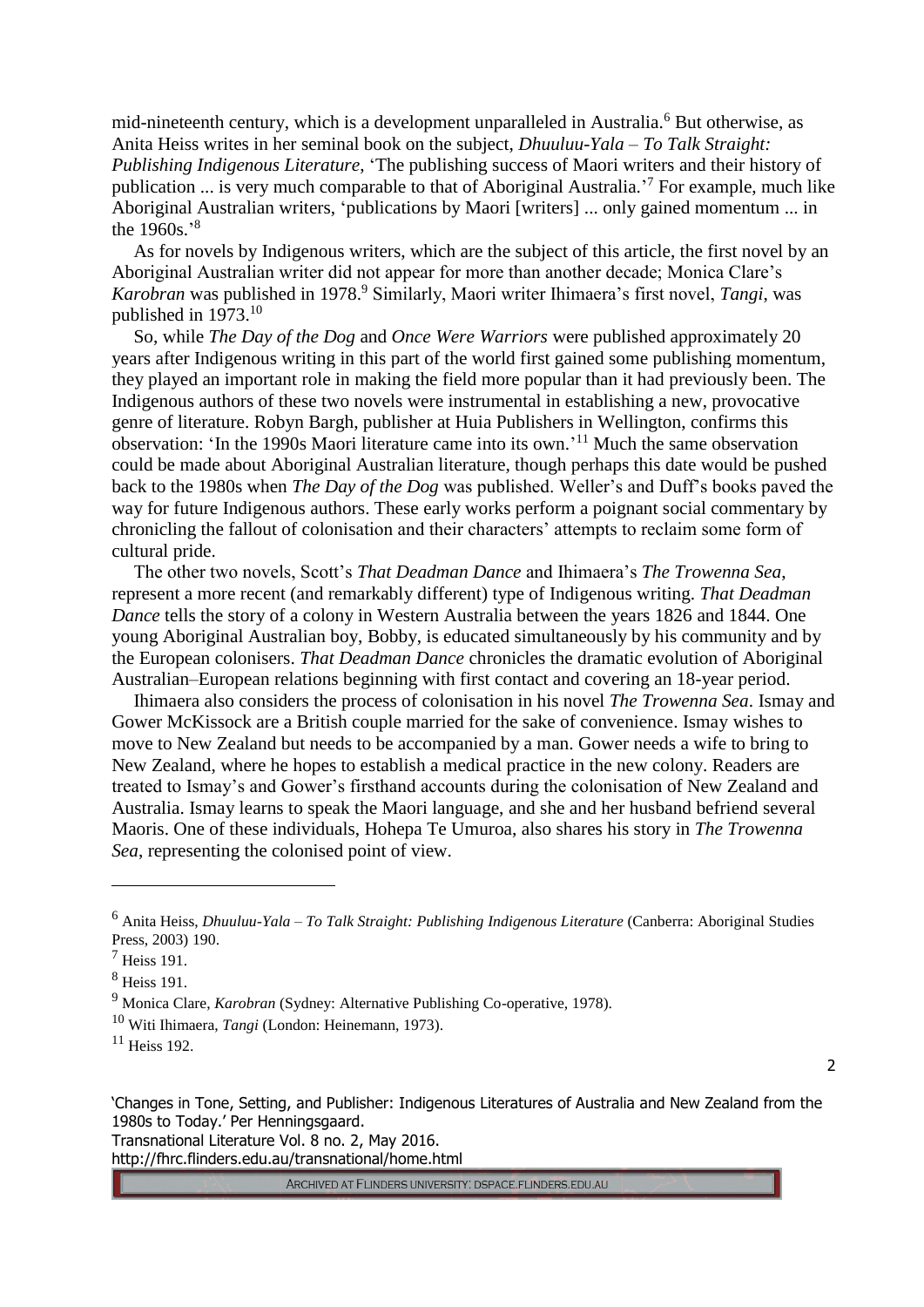So far, this article's promise to examine four novels written since 1980 by two Aboriginal Australian authors and two Maori authors has been only superficially fulfilled. A brief summary of each novel has been provided along with some contextual information about the publishing of Indigenous literatures in Australia and New Zealand. This back-and-forth movement between close and distant readings (in this case, between textual summary and publishing history) is symptomatic of the article's research methodology. Indeed, as this article proceeds to compare the four novels in question, on one hand the readings will only get closer and on the other they will get more distant. With this in mind, this article will now undertake a close (though, admittedly, brief) reading of two textual elements – tone and setting – in the four novels.

The shift in tone between the earlier novels (i.e., Weller's *The Day of the Dog* and Duff's *Once Were Warriors*) and the more recent novels (i.e., Scott's *That Deadman Dance* and Ihimaera's *The Trowenna Sea*) is particularly remarkable. The tone of the earlier novels is highly charged with emotions including, perhaps most dramatically, rage about the state of Indigenous communities. For example, Weller writes,

At the age of three she was taken from her sad, drunken wreck of a mother and placed in Sister Kate's home where she remained with a kindly cottage mother for two years before being reclaimed by a grandmother influenced in part by vague feelings of affection but even more by a desire to claim the child endowment.

After that there was a spell back with her mother until she was returned to Sister Kate's, this time accompanied by several of her numerous brothers and sisters. The pattern was repeated until by the time she was twelve and surviving by rolling old drunk white men and other such activities she graduated to Nyandi Correction Centre. She ran away and from then on her existence has been one of escape and recapture by the Department.

Her own mother barely remembers her now. Soon she will become a mother herself – and the whole cycle will start again. $12$ 

The tone of this passage is typical of both *The Day of the Dog* and *Once Were Warriors*; it is pessimistic, critical of its Indigenous characters (the mother is a 'sad, drunken wreck,' and the grandmother has only 'vague feelings of affection' for her granddaughter), and offers little hope of redemption.

Indeed, any hope of redemption these two novels provide seems to come from a shared vision of an idealised Indigenous cultural purity obtainable by reclaiming one's heritage. In *Once Were Warriors*, for example, the Heke family begins to learn about Maori culture to heal the wounds of the loss of their daughter. By the end of the novel, the entire neighbourhood understands the importance of embracing their culture:

Word going round all over Pine Block that something good was happening; you know, change. That change was happening to some of the people living there. And every Saturday, nine in the morning sharp, y'c'd see the crowd gathered at Number 27 Rimu, to

3

Transnational Literature Vol. 8 no. 2, May 2016. http://fhrc.flinders.edu.au/transnational/home.html

<u>.</u>

<sup>12</sup> Archie Weller, *The Day of the Dog* (St. Leonards: Allen & Unwin, 1997) 12.

<sup>&#</sup>x27;Changes in Tone, Setting, and Publisher: Indigenous Literatures of Australia and New Zealand from the 1980s to Today.' Per Henningsgaard.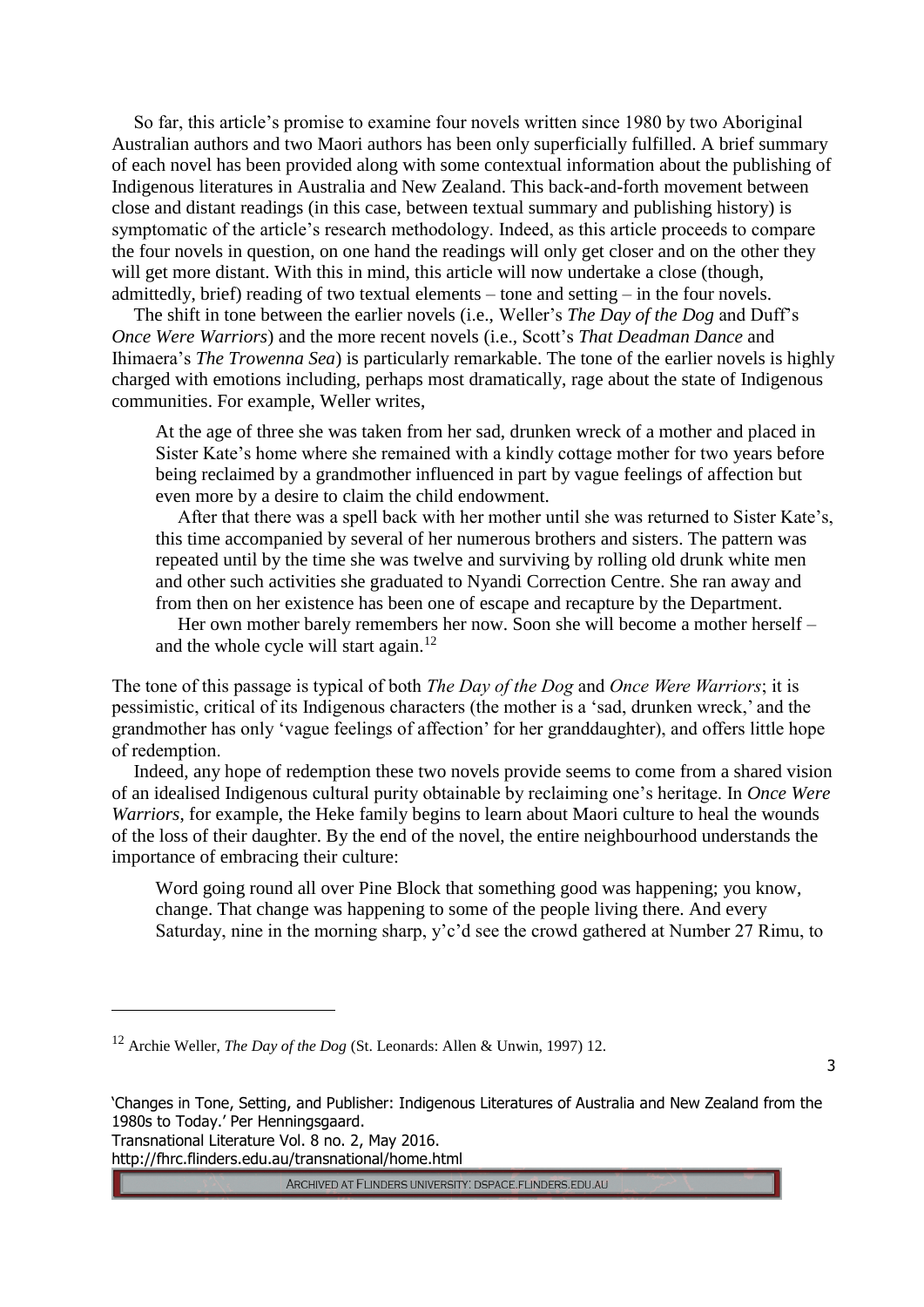listen to this high chief fulla, Te Tupaea, tellin the people of their history. Our *proud* history.<sup>13</sup>

In contrast to the abrupt turn from pessimism to optimism evidenced by the above passage from the final pages of *Once Were Warriors*, the tone of *The Day of the Dog* remains more resolutely pessimistic. About two-thirds of the way through *The Day of the Dog*, however, Doug briefly moves in with his sister and her family and re-establishes a connection to the land. For two weeks, he camps in the outdoors, builds a fence for his brother-in-law, and savours the rewards of his hard work. This reclamation of his Indigenous identity via his connection to the land is the closest Doug comes to happiness:

This country is his Shangri-La, where all things are eternally young and bountiful and beauty is everywhere. There is no such thing as ugliness, since even ugliness is beautiful here. ...

The cool, tangy air washes the red from his eyes and the drink from his brain. He becomes sharp-eyed and alert and happy, as he was on his father's farm.<sup>14</sup>

All of Doug's achievements come undone, of course, once Doug's friends find him and reintroduce him to old habits. This particular aspect of these two earlier novels' tone could be characterised as hope of redemption moderated by the high barrier to entry of overcoming poverty, violence, alcoholism, and so forth, on the way to reconnecting with one's Indigenous heritage. Their tone played a significant role in shaping these novels' critical and popular reception at the time of publication.

In contrast to the tone of the earlier novels, which is highly charged with emotions, the more recent novels dispassionately depict the historical act of colonisation. For example, Scott writes,

Menak wondered again if it was wise to allow these other strangers to remain so long, these pale horizon people. True, they chose to camp where Menak or anyone else would not – beside the water in the coldest winds and yet where the sun does not reach until late morning. The water is deepest there, too, but a poor place for spearing fish. ... Perhaps when the whales and cold again return, perhaps they will leave. Or offer a little more.<sup>15</sup>

In this excerpt, the tone of which is in many ways typical of both *That Deadman Dance* and *The Trowenna Sea,* there is none of the rage that typifies the tone of the earlier novels.

Furthermore, while the earlier novels seem to idealise Indigenous cultural purity by reclaiming one's heritage, the more recent novels suggest that compromise between the Indigenous and settler populations of Australia and New Zealand is the optimal way to achieve a prosperous future. For example, both *That Deadman Dance* and *The Trowenna Sea* contain scenes of Indigenous people embracing European culture through song. In *The Trowenna Sea*, Hohepa leads a group of convicts in a traditional British song following a Christian church service:

<u>.</u>

4

http://fhrc.flinders.edu.au/transnational/home.html

<sup>13</sup> Alan Duff, *Once Were Warriors* (New York: Vintage International, 1995) 184.

<sup>14</sup> Weller, *The Day of the Dog* (1997) 131.

<sup>15</sup> Scott 151-2.

<sup>&#</sup>x27;Changes in Tone, Setting, and Publisher: Indigenous Literatures of Australia and New Zealand from the 1980s to Today.' Per Henningsgaard. Transnational Literature Vol. 8 no. 2, May 2016.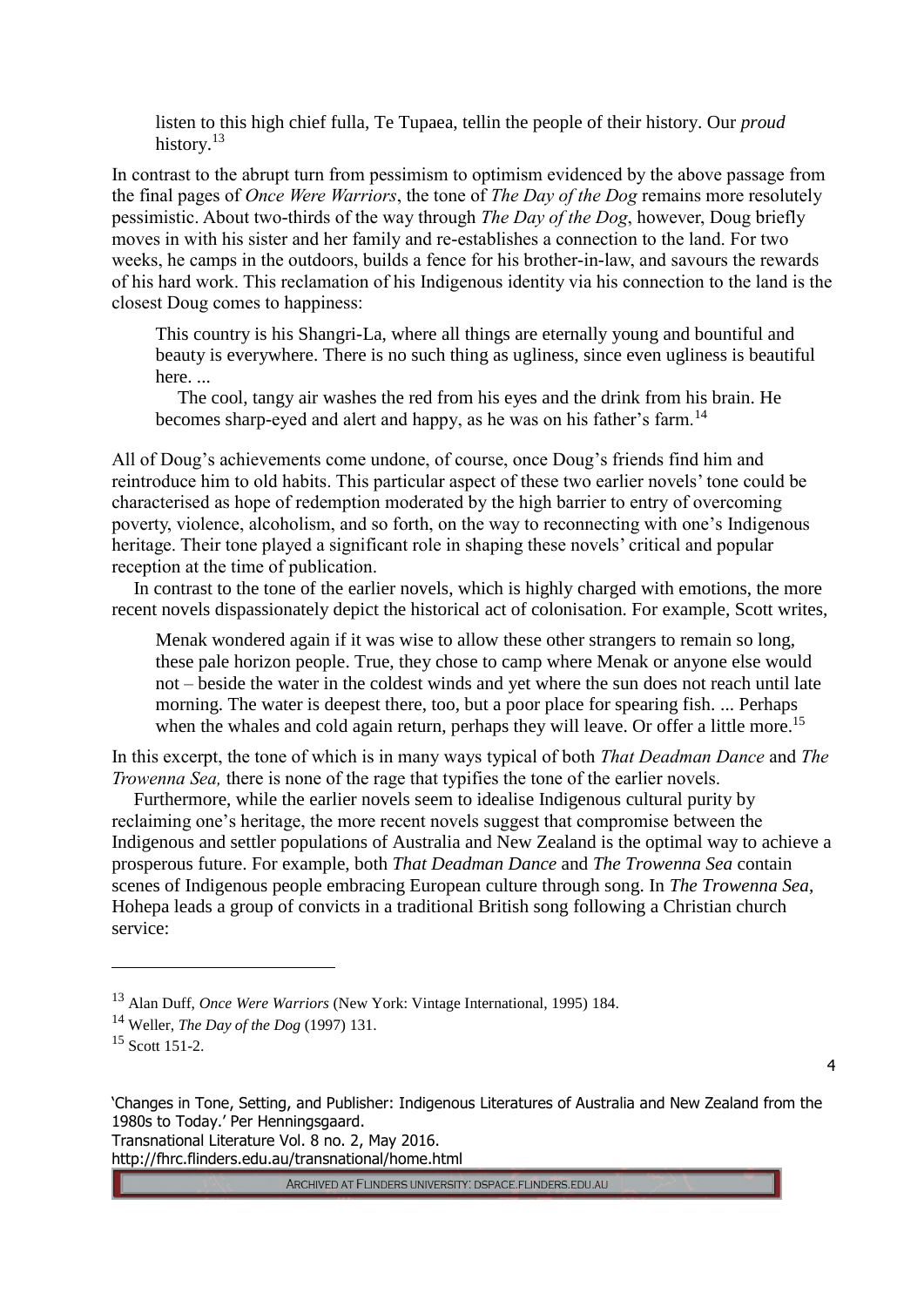The minstrel boy to the war is gone, In the ranks of death you'll find him – ... His father's sword he has girded on And his wild harp slung behind him – ... No chains shall sully thee! Thou soul of love and bravery, Thy songs were made for the pure and free They shall never sound in slavery  $-$ <sup>16</sup>

Similar scenes occur in *That Deadman Dance*. For instance, Wunyeran, an Aboriginal Australian woman, breaks into song: '*Oh where have you been all the day, Billy boy Billy boy?*' <sup>17</sup> In addition to song, Aboriginal Australian characters incorporate European customs into their dances. The eponymous 'Deadman Dance' is an Aboriginal Australian dance with some movements borrowed from a military drill performed by the British. These scenes of crosscultural incorporation are notable because they illustrate the openness of Indigenous cultures to integrate aspects of European cultures into their own.

Significantly, these examples of cross-cultural incorporation flow in more than one direction. As was previously mentioned, the character of Ismay in *The Trowenna Sea* learns to speak the Maori language. In *That Deadman Dance*, the European colonisers depend on the Indigenous residents to establish their colony. The colonisers teach several Aboriginal Australian characters, most notably Bobby, how to read and write. At a time when Aboriginal Australians outnumbered Europeans, concessions by the Europeans had to be made. They respected the land and learned a little bit of the local language. Indeed, Australian literary critic Anne Brewster describes *That Deadman Dance* in the following manner: 'The novel overtly suggests that the "friendly" frontier" was indeed, in some small measure, typified by courteous relations.<sup>'18</sup> However, once more settlers came to the new colony, and the Indigenous population no longer outnumbered them, the Europeans did not need the cooperation of Aboriginal Australians to survive. In a dramatic speech before a mixed crowd, Bobby addresses this issue of failed compromise:

My old uncle knows this language I am speaking now [that is, he knows English], but he keeps his tongue away and says it is not worth the sound of it. He would not understand the spirit of words on paper, only in their sound.

We all different from when we babies, you and me too. I change, doesn't mean I forget all about my people and their ways. But some people come to live here, and wanna stay like they never moved away from their own place. Sometimes I dress like you people, but who here I ever see naked like my people?<sup>19</sup>

<u>.</u>

'Changes in Tone, Setting, and Publisher: Indigenous Literatures of Australia and New Zealand from the 1980s to Today.' Per Henningsgaard.

Transnational Literature Vol. 8 no. 2, May 2016. http://fhrc.flinders.edu.au/transnational/home.html

<sup>16</sup> Ihimaera 319.

<sup>17</sup> Scott 129.

<sup>18</sup> Anne Brewster, 'Whiteness and Indigenous Sovereignty in Kim Scott's *That Deadman Dance*,' *Journal of the European Association of Studies on Australia* 2.2 (2011) 62.

<sup>&</sup>lt;sup>19</sup> Scott 391.

<sup>5</sup>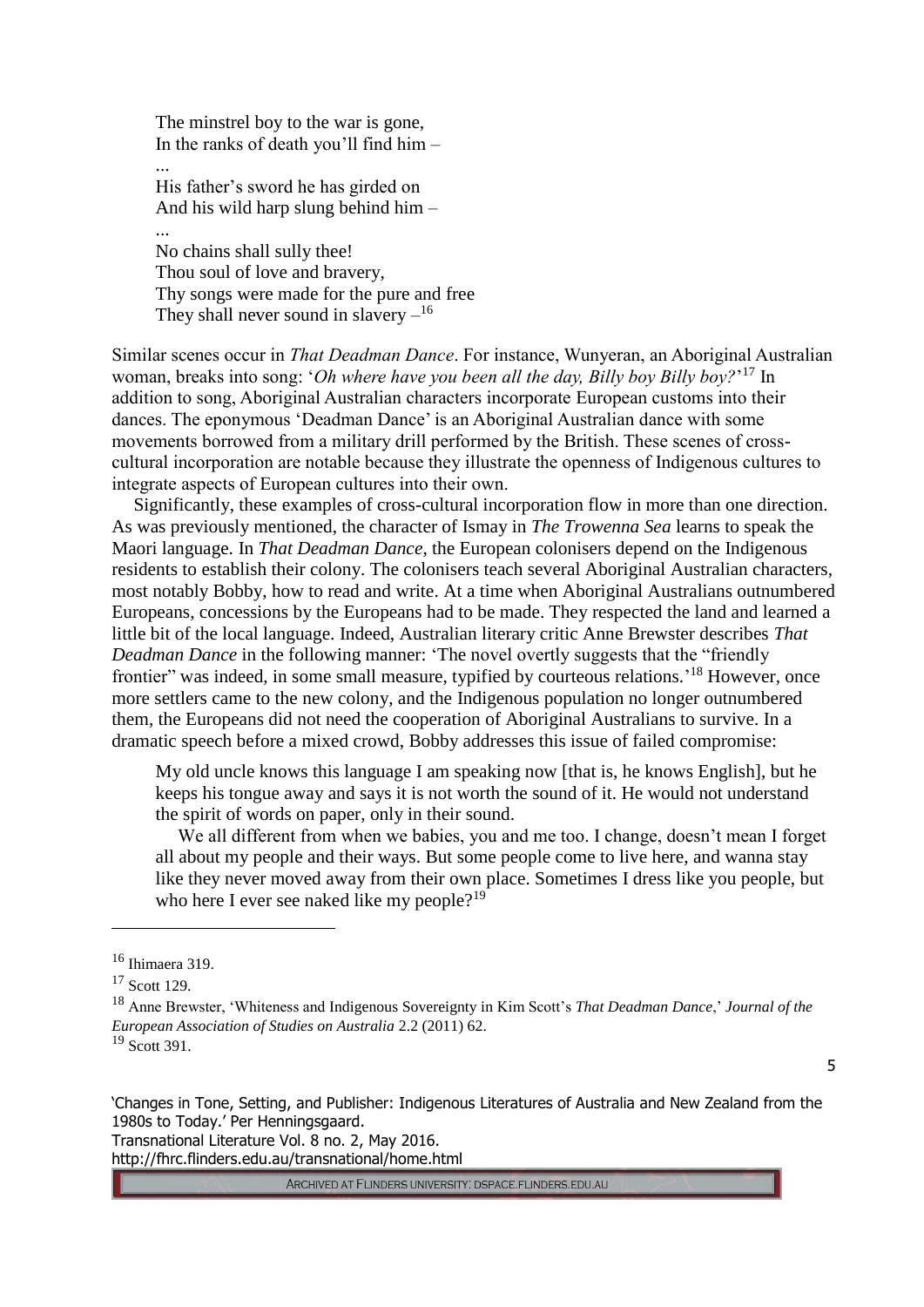Both Scott and Ihimaera use their novels to address the issue of compromise – both the failed compromises of the past and the hope for future compromises to come. In Brewster's analysis of *That Deadman Dance*, she describes the way in which the novel engages with this particular idea:

The novel's vision of Noongar sovereignty, I propose, incorporates ... the adjunct vision of the possibility of an alternative intercultural social contract (during the period of early contact depicted in the novel) which accommodated non-Indigenous people on Noongar land in relations of Indigenous hospitality and exchange. ... The question as to whether this alternative is still available in contemporary Australia, is left open by the novel.<sup>20</sup>

In addition to engaging with the hope for future compromises to come in the way Brewster describes, the decisions by Scott and Ihimaera to include the voices of both coloniser and colonised in their novels appears to be some sort of structural and/or political compromise on their part. Once again, the shift in tone between the earlier novels and the more recent novels is put in sharp relief by this shift from an idealised Indigenous cultural purity to advocating compromise between the Indigenous and settler populations of Australia and New Zealand.

Coupled with the shift in tone, the settings have changed from settings that were contemporary with their publication in the 1980s and early 1990s to historical settings for the more recently published novels. Both *That Deadman Dance* and *The Trowenna Sea* focus on the European colonisation of Australia and New Zealand in the nineteenth century. These novels perhaps attempt to explain the unrest in Indigenous communities in the 1980s and 1990s, which the earlier novels chronicled, by discussing and analysing the very first race relations between the Maoris or Aboriginal Australians and the European colonisers.

It is tempting to ascribe the shifts in tone and setting over this 30-year period to the changing social and political realities surrounding the issue of Indigenous relations in the two nations. And these factors undoubtedly played an important role in the aforementioned shifts; Indigenous authors writing today are responding to a different social and political reality compared to Indigenous authors writing in the 1980s and early 1990s. What this explanation overlooks, however, are the concurrent changes in the publication of Indigenous literature and how these might contribute to the types of changes noted above. It is here, of course, that this article shifts again from close reading to distant reading. In this case, the distant reading techniques being employed draw liberally from methodologies developed by scholars of book history.

Before going any further, it is perhaps important to answer the question, 'What is book history?' Whereas most literary scholarship concentrates on what is printed in the pages of a book as the key to the book's role in the development and transmission of culture, book history considers those other aspects of the book that inform this process. Noted book historian and former director of the Penn State Center for the History of the Book, James L.W. West, III, has observed that book history 'usually ... concentrate[s] on a group of related topics: authorship, bookselling, printing, publishing, distribution, and reading.<sup>21</sup> In other words, book history

<u>.</u>

6

Transnational Literature Vol. 8 no. 2, May 2016. http://fhrc.flinders.edu.au/transnational/home.html

<sup>20</sup> Brewster 63-64.

<sup>&</sup>lt;sup>21</sup> Ouoted in Per Henningsgaard, 'The Teaching of "Book History" in English and Cultural Studies Units,' *Preparing for the Graduate of 2015: Proceedings of the 17th Annual Teaching Learning Forum, 30–31 January* 

<sup>&#</sup>x27;Changes in Tone, Setting, and Publisher: Indigenous Literatures of Australia and New Zealand from the 1980s to Today.' Per Henningsgaard.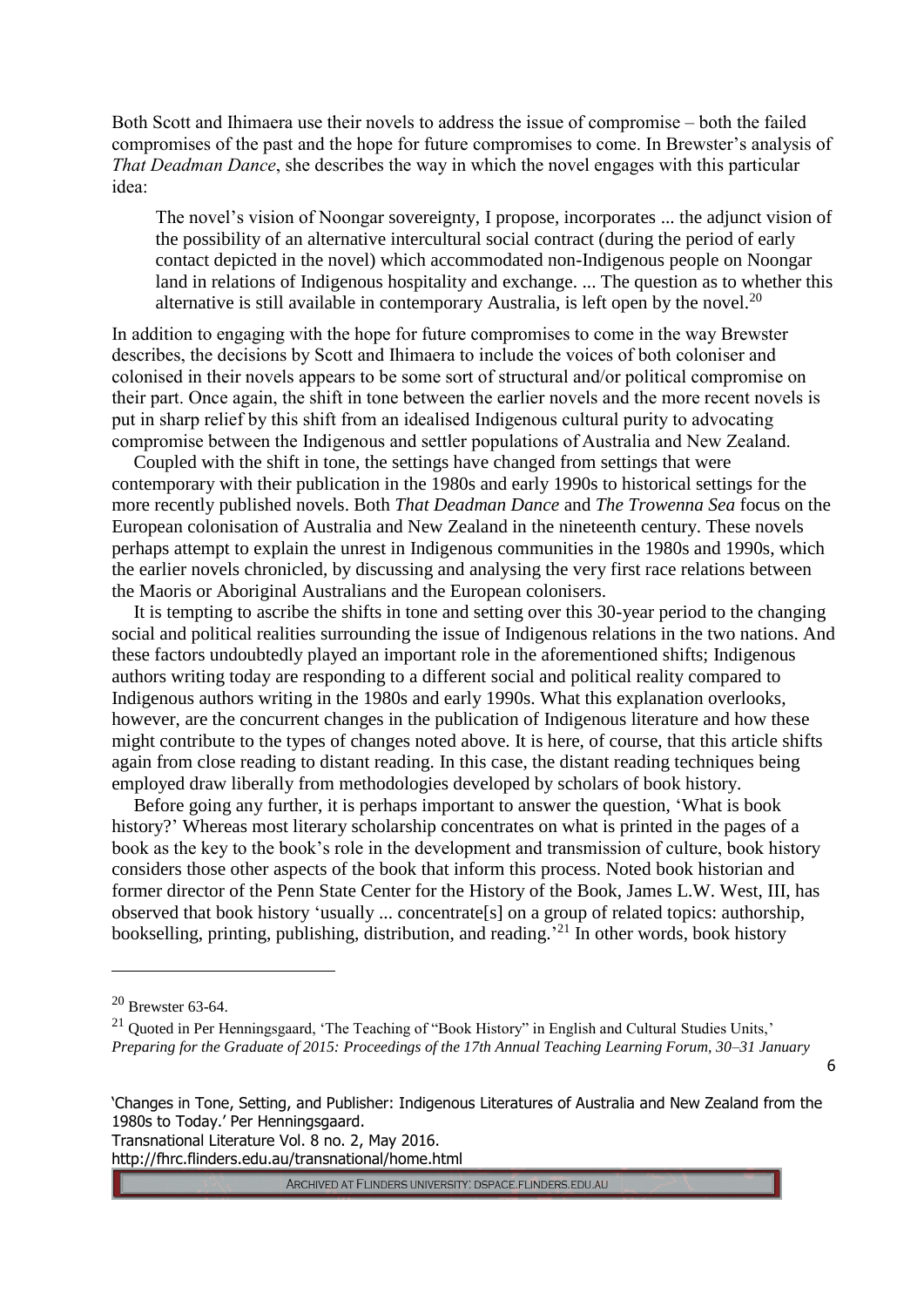studies all those aspects of the book that have historically been seen as incidental to the main purpose of the book, which is to transmit ideas, but in fact crucially inform this process. It considers the book as a material object with its own history of production and consumption.

To date, when book history methods have been applied to the study of Indigenous literatures in Australia and New Zealand, by far the most common subject of study has been the impact of non-Indigenous editors on writing by Indigenous authors. For example, there is the book-length study by Jennifer Jones, *Black Writers, White Editors: Episodes of Collaboration and Compromise in Australian Publishing History*. <sup>22</sup> Furthermore, there are numerous journal articles on the subject, including (to name just a few of the more prominent examples) Graham Seal's 'Indigenous Australian Life Histories: A New Genre of Writing and Publishing?'; Robin Freeman's '"We Must Become Gatekeepers": Editing Indigenous Writing'; and Margaret McDonell's 'Protocols, Political Correctness, and Discomfort Zones: Indigenous Life Writing and Non-Indigenous Editing.' <sup>23</sup> Furthermore, in Heiss's aforementioned book, *Dhuuluu-Yala – To Talk Straight: Publishing Indigenous Literature*, she devotes an entire chapter to the subject of 'Editing Indigenous Literature.'

Notably, the publication dates for all of these articles and books are in the 2000s. This is reflective of an uptick of international interest in book history as both a field of study and a set of research methods. Book history is finding its way into the curricula of a growing number of Australian and international universities, and rapid technological innovation (such as the development of ebooks) is only expected to make the study of book history more useful and important. Nonetheless, the focus of these sources on the editing of Indigenous literature by non-Indigenous editors does nothing to account for the changes noted earlier in this article – specifically, the shifts in tone and setting in Indigenous writing over a 30-year period leading up to the present. After all, as recently as 2003, there were only 'four "industry trained" Aboriginal editors in Australia.' <sup>24</sup> While this is four more than were on the scene when *The Day of the Dog* was published in 1981 and three more than when *Once Were Warriors* was published in 1990, the numbers of Aboriginal Australian editors are too small to have had much of an effect on recently published novels by Aboriginal Australian writers. This is especially so since the four Aboriginal Australian editors currently practising are all associated with Aboriginal Australian publishing houses (i.e., Aboriginal Studies Press, IAD Press, and Magabala Books), which collectively publish a very small percentage of the total output of Aboriginal Australian writing today. Moreover, these editors/publishing houses were not responsible for the publication of *That Deadman Dance*, which is the example of recent Aboriginal Australian writing being

 $24$  Heiss 66-82.

<u>.</u>

'Changes in Tone, Setting, and Publisher: Indigenous Literatures of Australia and New Zealand from the 1980s to Today.' Per Henningsgaard.

Transnational Literature Vol. 8 no. 2, May 2016. http://fhrc.flinders.edu.au/transnational/home.html

*<sup>2008</sup>* (Perth: Curtin University of Technology, 2008).

http://otl.curtin.edu.au/tlf/tlf2008/refereed/henningsgaard.html.

<sup>22</sup> Jennifer Jones, *Black Writers, White Editors: Episodes of Collaboration and Compromise in Australian Publishing History* (Sydney: Australian Scholarly Publishing, 2009).

<sup>23</sup> Graham Seal, 'Indigenous Australian Life Histories: A New Genre of Writing and Publishing?' *International Journal of the Book* 3.1 (2005/2006) 79-84; Robin Freeman, '"We Must Become Gatekeepers": Editing Indigenous Writing,' *International Journal for the Practice and Theory of Creative Writing* 6.2 (2009) 133-49; Margaret McDonell, 'Protocols, Political Correctness, and Discomfort Zones: Indigenous Life Writing and Non-Indigenous Editing,' *Hecate* 30.1 (2004) 83-95.

<sup>7</sup>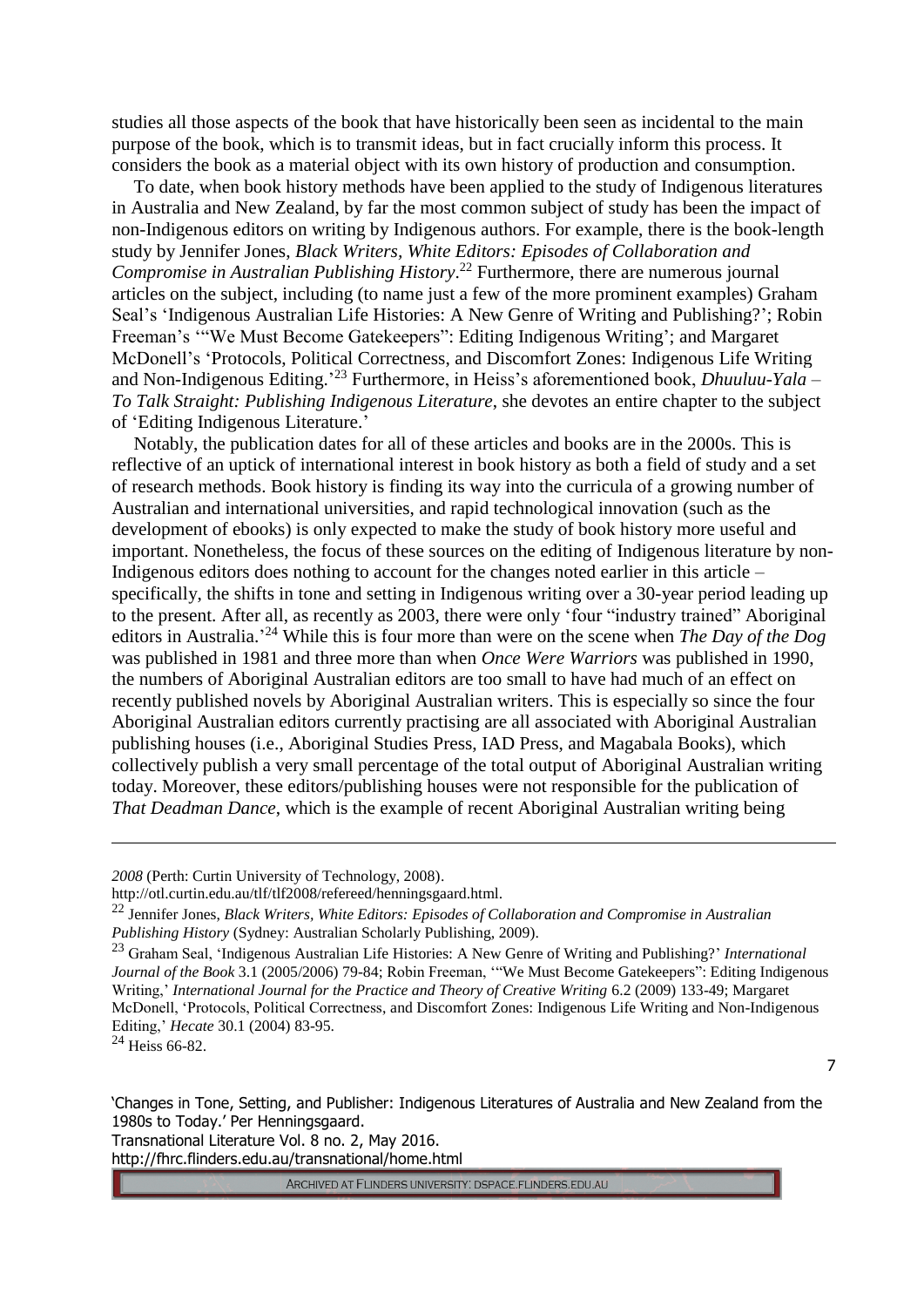considered in this article. In New Zealand, there are only two publishing houses – Huia Publishers and Te Reo Publications – that have 'in-house Maori editors.<sup>25</sup> Again, these two publishing houses are not responsible for anywhere near the majority of Maori writing today, nor are they responsible for the publication of *The Trowenna Sea*. In fact, *The Trowenna Sea* was published by Penguin imprint Raupo and, surprisingly, Penguin claims it 'does not currently employ a Maori editor or language expert as the "establishment isn't large enough."<sup>26</sup> Clearly, the editing of Indigenous literature by non-Indigenous editors, while it certainly impacts upon individual works of Indigenous literature, does nothing to account for the specific types of changes noted earlier in this article.

If editing as a component of book history cannot account for these changes, what component can? This article turns instead to publishing. Heiss's *Dhuuluu-Yala – To Talk Straight: Publishing Indigenous Literature* is one of a much smaller number of published works ostensibly concerned with the intersection of the subjects of publishing and Indigenous literature, yet the title of her volume is arguably misleading. Rather than focusing on '*publishing* Indigenous literature,' her book takes a much more expansive outlook. After all, *Dhuuluu-Yala – To Talk Straight* is split into three parts: authorship, editing and publishing, and readership. And in the middle section, which is ostensibly concerned with both editing and publishing, her discussion of publishing totals only 18 pages of a 219-page book (not including appendices, endnotes, bibliography, and index). Clearly, publishing is not the focus of this book.

Furthermore, half of Heiss's 18-page chapter on the subject of publishing Indigenous literature is devoted to Indigenous publishing houses. Of course, there remains some debate about what constitutes an 'Indigenous publishing house'; the definition of this term has changed shape and provoked contestation over the years. It is worth noting that 'there [are] no all-Black publishing houses in Australia,' in the sense that 'publishing houses that identified as Indigenous entities still tended to have disproportionate non-Indigenous inhouse [sic] influence.<sup>27</sup> Looking past this debate, Heiss devotes significant attention to Aboriginal Studies Press, which was established in Canberra in 1965 'as the publishing arm of the Australian Institute of Aboriginal and Torres Strait Islander Studies.<sup>28</sup> Furthermore, Heiss discusses how, in 1972, IAD Press was established in Alice Springs as 'the publishing arm of the educational college, the Institute of Aboriginal Development.<sup>29</sup> In their early years, however, neither publishing house was exclusively devoted to publishing works by Indigenous creators, but rather also considered works by non-Indigenous writers on Indigenous issues. Consequently, Magabala Books, which was established in 1987, refers to itself as 'Australia's oldest independent Indigenous publishing house,' since it publishes only those books where an Indigenous creator was involved.<sup>30</sup> Heiss

<u>.</u>

8

'Changes in Tone, Setting, and Publisher: Indigenous Literatures of Australia and New Zealand from the 1980s to Today.' Per Henningsgaard.

Transnational Literature Vol. 8 no. 2, May 2016. http://fhrc.flinders.edu.au/transnational/home.html

<sup>25</sup> Heiss 210.

<sup>26</sup> Heiss 209.

 $27$  Heiss 51.

<sup>28</sup> Louise Poland, 'An Enduring Record: Aboriginal Publishing in Australia 1988-1998,' *Australian Studies* 16.2 (2001) 84.

 $29$  Heiss 51.

<sup>30</sup> 'Home,' *Magabala Books*, 12 January 2016 http://www.magabala.com.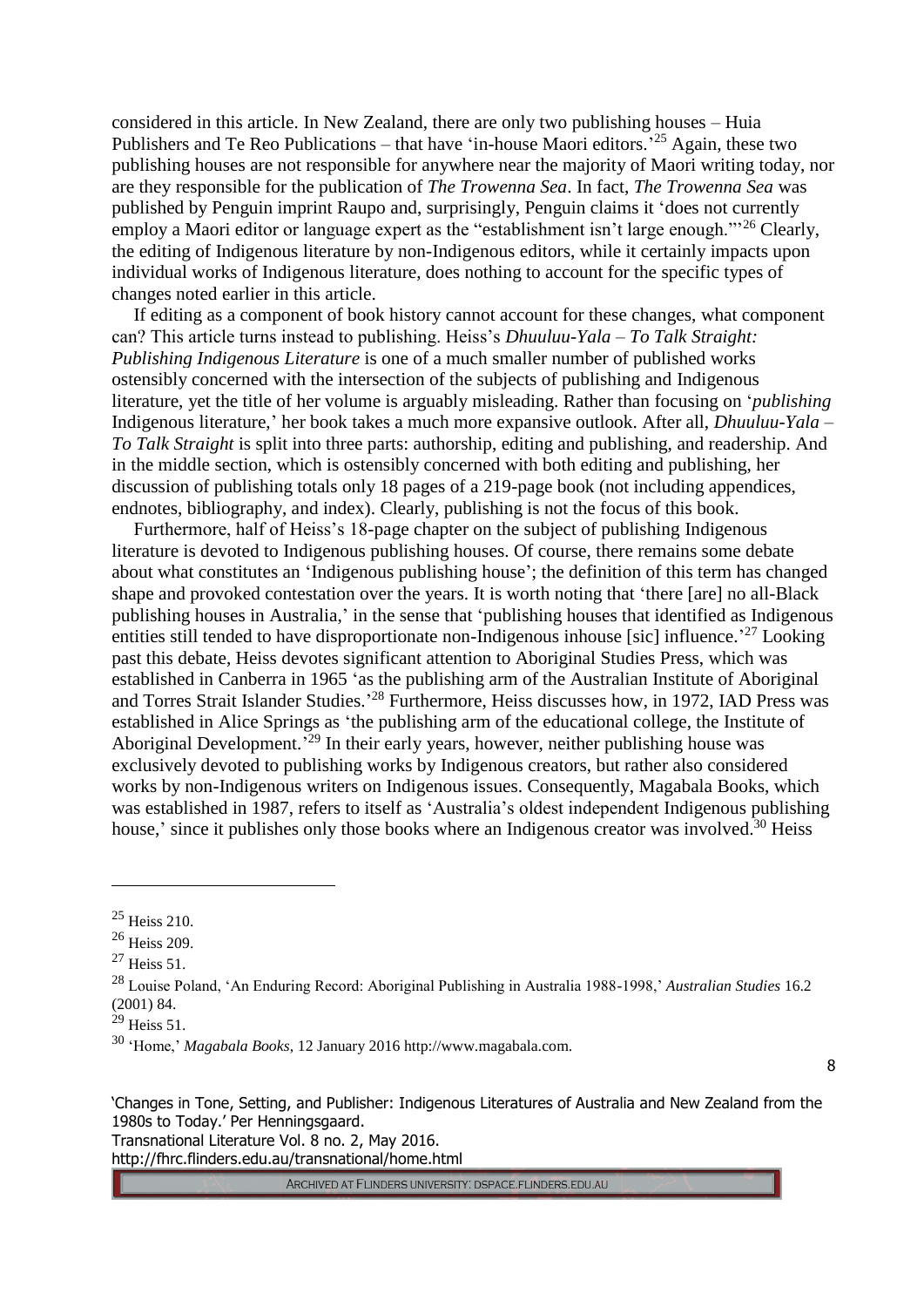does the same thing in her coverage of Maori literature – focusing on Maori publishing houses such as Huia Publishers, Te Reo Publications, and Aoraki Press.

Yet, the separate bibliographies of Aboriginal Australian literature and Maori literature that Heiss provides as appendices to her book do not justify her focus on Indigenous publishing houses. To take just one sub-category from each of the two appendices – the sub-category of fiction – Heiss lists roughly three times as many titles published by non-Indigenous publishing houses as she does titles published by Indigenous publishing houses. This statistic is consistent whether one is considering fiction by Aboriginal Australian writers or by Maori writers. Of course, Heiss's bibliographies are not exhaustive, but there is no reason to believe she would systematically favour the output of non-Indigenous publishing houses over that of Indigenous publishing houses; in fact, if the body of her book is anything to go by, the opposite seems more likely.

Of course, Heiss also discusses non-Indigenous publishers of both Aboriginal Australian and Maori literatures. Yet, Heiss prefaces these discussions by noting, 'While many Aboriginal writers have come through our own publishing houses, few have come through the mainstream.<sup>31</sup> Not only is this observation directly contradicted by Heiss's own bibliographies of Aboriginal Australian and Maori literatures, but her obsessive focus on Indigenous publishing houses comes at the expense of her ability to observe important trends in the publication of Indigenous writing by non-Indigenous publishing houses.

This is not meant as a criticism of Heiss's book, which is a valuable scholarly resource, but merely as a point of clarification. Once it is clear how little attention Heiss actually gives to the subject of publishing in her book – and, moreover, how little attention she gives to the publication of Indigenous writing by non-Indigenous publishing houses – it is possible to understand how she may have overlooked significant developments that have contributed to the aforementioned shifts in tone and setting in Indigenous writing over a 30-year period leading up to the present.

The most significant development Heiss (and others who have written on this subject, though there are not many, and Heiss is the most prominent example) overlooks is the transition from Indigenous literature being published by small to medium-sized local publishing houses, to Indigenous literature being published by the local arm of a multinational conglomerate. To clarify, near the beginning of this 30-year period, most of the books by Indigenous authors that were widely read in their home countries were published by small to medium-sized local publishing houses. More recent titles by Indigenous authors that are widely read in their home countries now come out of publishing houses owned by multinational conglomerates. It is hardly surprising that the Indigenous literature produced by these two very different institutional structures should differ in significant ways.

Heiss mentions several of the small to medium-sized local, non-Indigenous publishing houses responsible for producing so many examples of early Indigenous literature. In the case of Aboriginal Australian literature, she singles out for special mention University of Queensland Press, Fremantle Arts Centre Press (renamed Fremantle Press), and University of Western Australia Press (renamed UWA Publishing). Significantly, these three are all small to medium-

<u>.</u>

9

'Changes in Tone, Setting, and Publisher: Indigenous Literatures of Australia and New Zealand from the 1980s to Today.' Per Henningsgaard.

Transnational Literature Vol. 8 no. 2, May 2016. http://fhrc.flinders.edu.au/transnational/home.html

<sup>31</sup> Heiss 58.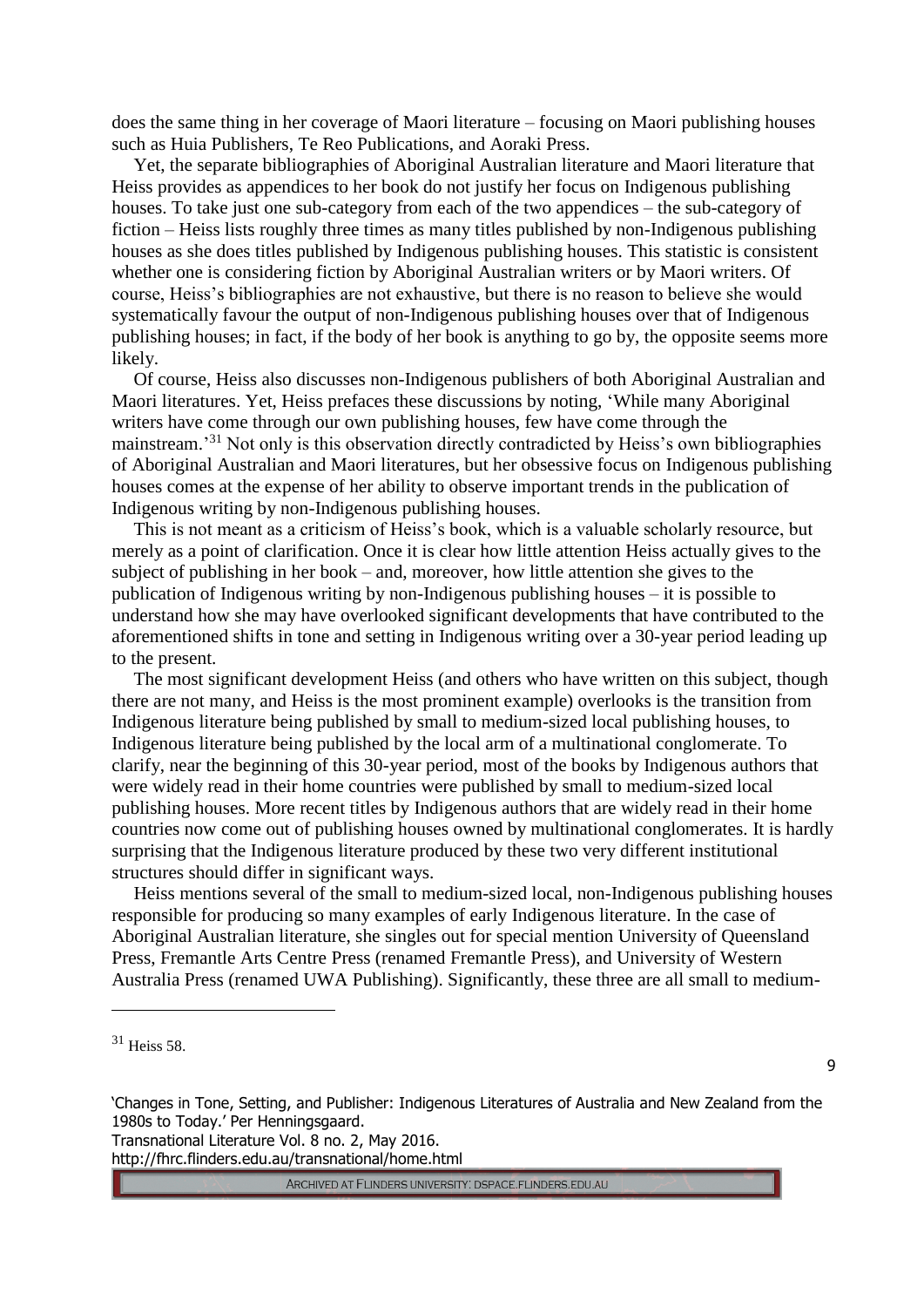sized local publishing houses that are protected to a certain extent against publishing failures by underwriting from either a university or the state government. When a body of literature moves from this institutional structure to a multinational conglomerate, this represents a particularly dramatic shift in priorities and governing philosophies. All three publishing houses have shown a tenacious commitment to the publication of Indigenous literature, which is not always a commercially beneficial undertaking. To this list one could add Reed Publishing in New Zealand (which Heiss also mentions though it is significantly larger than the others) and Allen & Unwin in Australia (which Heiss does not mention though it occupies a position similar to Reed Publishing). These two publishing houses have not shown quite the same commitment in terms of numbers of books published, but as home-grown publishing houses they were quick to support the surge of Indigenous writing in the 1980s. Consequently, Allen & Unwin published Weller's *The Day of the Dog* in 1981, while small, home-grown New Zealand publisher Tandem Press published Duff's *Once Were Warriors* in 1990.

If Heiss is regrettably unobservant of these macro-level events in the publication of Indigenous literature in the 1980s and early 1990s by non-Indigenous publishing houses, then she is blind to any events since then. Admittedly, Heiss specifies in her book that her research is 'current up to the mid-1990s although some references to developments in the late 1990s/2000 have been included.<sup>32</sup> Even with this caveat, her research seems to have overlooked a particularly important and influential development in the publishing industry that was well underway by the mid-1990s when Heiss's industry coverage tapers off. Specifically, 'the second phase of mergers and acquisitions in trade publishing ... began in the early 1980s and has continued to the present.<sup>33</sup> As John B. Thompson notes in his authoritative book on the contemporary publishing industry, *Merchants of Culture: The Publishing Business in the Twenty-First Century*, 'The outcome of this process of consolidation was that by the end of the 1990s there were four large and powerful publishing groups in the field.' <sup>34</sup> Clearly, such a significant development in the global publishing industry is likely to have an influence on the production of Indigenous literatures in Australia and New Zealand. Indeed, as was mentioned earlier, many (perhaps even most) of the recently published books by Indigenous authors that are widely read in their home countries now come out of publishing houses owned by multinational conglomerates. Consider, for example, Scott's *That Deadman Dance*, published by Picador in 2010, and Ihimaera's *The Trowenna Sea*, published by Raupo, which is a division of Penguin, in 2009. (Admittedly, *The Trowenna Sea* was not widely read because it was withdrawn from sale following charges of plagiarism, but Ihimaera's track record as the author of many awardwinning and bestselling books, including the international phenomenon *The Whale Rider*, almost certainly ensures it would have been widely read had such charges not been levelled against the book.)<sup>35</sup> Interestingly, the publisher of *The Trowenna Sea*, Raupo, is home-grown New Zealand

<u>.</u>

10

Transnational Literature Vol. 8 no. 2, May 2016. http://fhrc.flinders.edu.au/transnational/home.html

<sup>32</sup> Heiss vi.

<sup>33</sup> John B. Thompson, *Merchants of Culture: The Publishing Business in the Twenty-First Century* (Cambridge: Polity Press, 2010) 107.

 $34$  Thompson 112.

<sup>35</sup> 'Reviewer Claims More Plagiarism in Ihimaera Novel,' *New Zealand Herald*, 20 November 2009, 12 January 2016 http://www.nzherald.co.nz/nz/news/article.cfm?c\_id=1&objectid=10610510.

<sup>&#</sup>x27;Changes in Tone, Setting, and Publisher: Indigenous Literatures of Australia and New Zealand from the 1980s to Today.' Per Henningsgaard.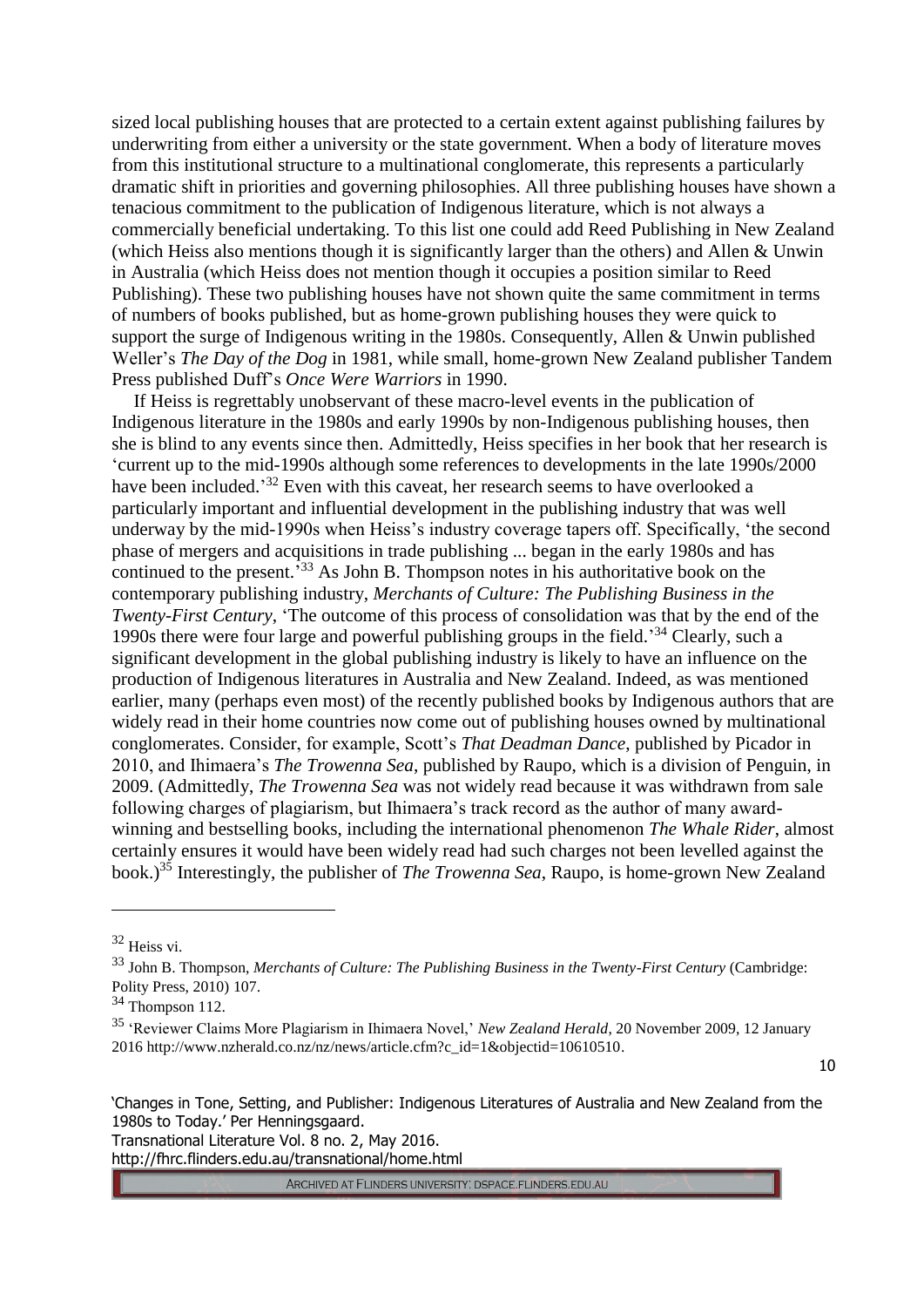publishing house Reed Publishing with a new name and under the ownership of Penguin since 2007.

Clearly, the shifts in tone and setting in Indigenous writing over a 30-year period leading up to the present are only the half of it. Indigenous writers are now writing for an international literary marketplace, and the implications of this are huge. This observation prompts the question, 'At what stage in the publication process are these multinational corporations exerting an influence on books by Indigenous authors that differs from the influence previously exerted by small to medium-sized local publishing houses?' Unfortunately, this is a difficult (if not impossible) question to answer. It should be said, however, that there is little reason to believe this influence happens at the editorial level; as was suggested earlier in this article, the characteristics of the editors in these two institutional settings do not differ dramatically. Furthermore, there is quite a bit of movement of editors between publishing houses of all stripes.

Leaving behind editorial influence, there are two much more likely sources of this influence: authorial self-censorship and multinational publishing house acquisition policies. Once again, it is difficult (if not impossible) to conclusively establish the influence of these factors. Nonetheless, the argument for the influence of the first of these two factors would rest on the supposition that Indigenous authors are increasingly aware that they are writing for an international literary marketplace and (either consciously or unconsciously) craft their narratives to appeal to (or, at least, to not alienate) this audience segment. The shifts in tone and setting documented in this article are certainly conducive to appealing to a wider readership. For those Indigenous authors publishing with small to medium-sized local publishing houses near the beginning of the 30-year period documented in this article, the prospects of a wider readership were not as seriously considered because there were fewer precedents for it and, besides, their publishing houses did not have nearly the same capacity (in terms of marketing reach, distribution, and so forth) to reach such a readership.

The argument for the influence of multinational publishing house acquisition policies would, similarly, rest on the supposition that these publishing houses are contracting works by Indigenous authors only if these works will appeal to the broadest possible audience, including an international readership. The well-established 'institutionalisation of Indigenous studies in the academy' may be a contributing factor here as acquisitions editors try to anticipate which books the academic community might embrace.<sup>36</sup> When a book is set as a required text in a university course, this can lead to regular sales for many years to come, which is obviously a desirable outcome for the publishing house.

Once again, it is clear that there are significant implications to the shift from Indigenous literature being published by small to medium-sized local publishing houses, to Indigenous literature being published by the local arm of a multinational conglomerate. It is important to further observe that the implications of this shift are huge for not only the Indigenous writers themselves but also (and perhaps especially) for Australian and New Zealand readers, Indigenous and non-Indigenous alike, as they begin to think about how this new literature might fit within or challenge existing national and Indigenous literary traditions. Moreover, the

11

Transnational Literature Vol. 8 no. 2, May 2016. http://fhrc.flinders.edu.au/transnational/home.html

<u>.</u>

<sup>&</sup>lt;sup>36</sup> Jodi A. Byrd and Michael Rothberg, 'Between Subalternity and Indigeneity: Critical Categories for Postcolonial Studies,' *Interventions: International Journal of Postcolonial Studies* 13.1 (2011) 10.

<sup>&#</sup>x27;Changes in Tone, Setting, and Publisher: Indigenous Literatures of Australia and New Zealand from the 1980s to Today.' Per Henningsgaard.